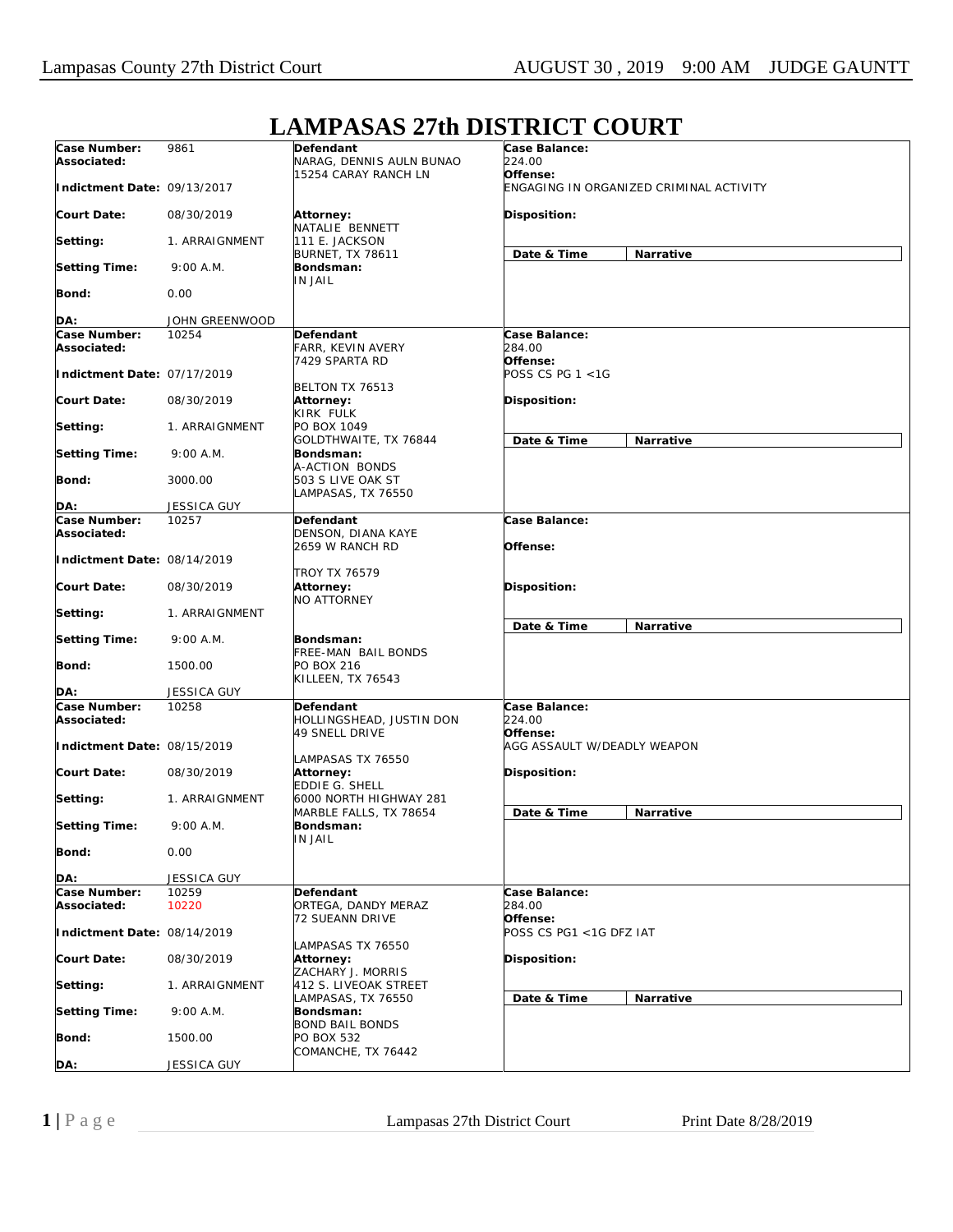| Case Number:<br>Associated:                | 10260              | Defendant<br>FAUBION, CHRISTOPHER JOHN                       | Case Balance:<br>474.00                      |                                                                                                               |
|--------------------------------------------|--------------------|--------------------------------------------------------------|----------------------------------------------|---------------------------------------------------------------------------------------------------------------|
| Indictment Date: 08/14/2019                |                    | 1309 CTE E #13                                               | Offense:<br><b>BURGLARY OF BUILDING</b>      |                                                                                                               |
| <b>Court Date:</b>                         | 08/30/2019         | Attorney:<br>PAUL HARRELL                                    | Disposition:                                 |                                                                                                               |
| Setting:                                   | 1. ARRAIGNMENT     | 412 S. LIVEOAK STREET<br>LAMPASAS, TX 76550                  | Date & Time                                  | Narrative                                                                                                     |
| <b>Setting Time:</b>                       | $9:00$ A.M.        | Bondsman:<br><b>IN JAIL</b>                                  |                                              |                                                                                                               |
| Bond:                                      | 0.00               |                                                              |                                              |                                                                                                               |
| DA:                                        | JOHN GREENWOOD     |                                                              |                                              |                                                                                                               |
| Case Number:                               | 10265              | Defendant                                                    | Case Balance:                                |                                                                                                               |
| Associated:<br>Indictment Date: 08/14/2019 |                    | LOFTON, BRIAN MICHAEL<br>2201 BOLAND ST                      | 284.00<br>Offense:<br>POSS CS PG 1 >=4G<200G |                                                                                                               |
| <b>Court Date:</b>                         | 08/30/2019         | Attorney:                                                    | Disposition:                                 |                                                                                                               |
| Setting:                                   | 1. ARRAIGNMENT     | ZACH BOYD<br><b>PO BOX 870</b>                               |                                              |                                                                                                               |
|                                            |                    | COPPERAS COVE, TX 76522                                      | Date & Time                                  | Narrative                                                                                                     |
| <b>Setting Time:</b>                       | $9:00$ A.M.        | Bondsman:<br><b>IN JAIL</b>                                  |                                              |                                                                                                               |
| Bond:                                      | 0.00               |                                                              |                                              |                                                                                                               |
| DA:                                        | <b>JESSICA GUY</b> |                                                              |                                              |                                                                                                               |
| Case Number:<br>Associated:                | 10221              | <b>Defendant</b><br>BEABOUT, RAYMOND DARRELL<br>3516 FM 2808 | <b>Case Balance:</b><br>429.00<br>Offense:   |                                                                                                               |
| Indictment Date: 05/15/2019                |                    | KEMPNER TX 76539                                             | POSS CS PG $1 < 1$ G                         |                                                                                                               |
| <b>Court Date:</b>                         | 08/30/2019         | Attorney:<br>NATALIE BENNETT                                 | Disposition:                                 |                                                                                                               |
| Setting:                                   | 1. ARRAIGNMENT     | 111 E. JACKSON                                               |                                              |                                                                                                               |
| <b>Setting Time:</b>                       | $9:00$ A.M.        | <b>BURNET, TX 78611</b><br>Bondsman:                         | Date & Time<br>08/01/2019 2:41               | Narrative<br>EMAILED BONDSMAN COURT DATE 8/9/19                                                               |
| Bond:                                      | 5000.00            | <b>JIM TIMMONS</b><br>1508 W. COMMERCE<br>SAN SABA, TX 76877 | P.M.                                         |                                                                                                               |
| DA:                                        | JOHN GREENWOOD     |                                                              |                                              |                                                                                                               |
| Case Number:                               | 10232              | Defendant                                                    | Case Balance:                                |                                                                                                               |
| Associated:<br>Indictment Date: 06/12/2019 |                    | SMITH, IONA FRANCES<br>1309 CTE #27                          | 284.00<br>Offense:<br>POSS CS PG $1 < 1$ G   |                                                                                                               |
| <b>Court Date:</b>                         | 08/30/2019         | <b>Attorney:</b>                                             | Disposition:                                 |                                                                                                               |
| Setting:                                   | 2. PRE TRIAL       | RICHARD HAMMETT<br>PO BOX 1787                               |                                              |                                                                                                               |
|                                            |                    | LAMPASAS, TX 76550                                           | Date & Time                                  | <b>Narrative</b>                                                                                              |
| <b>Setting Time:</b>                       | 9:00 A.M.          | Bondsman:<br>A-ACTION BONDS                                  | 06/13/2019 9:35<br>A.M.                      | MAILED DEF INDICTMENT LETTER NOTIFYING<br>OF 6/28/19 COURT DATE                                               |
| Bond:                                      | 2500.00            | 503 S LIVE OAK ST<br>LAMPASAS, TX 76550                      |                                              |                                                                                                               |
| DA:                                        | <b>JESSICA GUY</b> |                                                              |                                              |                                                                                                               |
| Case Number:<br>Associated:                | 10170              | Defendant<br>HIGGINS, LACEY GENE AMANDA                      | Case Balance:<br>284.00                      |                                                                                                               |
| Indictment Date: 02/13/2019                |                    | 7360 E HWY 190                                               | Offense:<br>POSS CS PG $1 > = 16 < 4G$       |                                                                                                               |
| Court Date:                                | 08/30/2019         | LAMPASAS TX 76550<br><b>Attorney:</b><br>RICHARD H. HAMMETT  | Disposition:                                 |                                                                                                               |
| Setting:                                   | 2. PRE TRIAL       | P.O. BOX 1787                                                |                                              |                                                                                                               |
| <b>Setting Time:</b>                       | $9:00$ A.M.        | LAMPASAS, TX 76550<br>Bondsman:<br>IN JAIL                   | Date & Time<br>03/07/2019 1:03               | Narrative<br>AA BEST BAIL BONDS FILED AFFIDAVIT OF                                                            |
| <b>Bond:</b>                               | 0.00               |                                                              | P.M.<br>03/04/2019 11:18                     | SURETY TO SURRENDER PRINCIPAL<br>WAS NOTIFIED ON THIS DATE BY A FAMILY                                        |
| DA:                                        | JOHN GREENWOOD     |                                                              | A.M.                                         | MEMBER THAT DEF IS IN REHAB--I STATED<br>THAT THE FACILITY NEEDS TO SEND OUR<br>OFFICE SOMETHING FOR THE FILE |
|                                            |                    |                                                              | 02/26/2019 2:29<br>P.M.                      | NOTICE FOR 3/8/19 SENT CERT MAIL TO DEF                                                                       |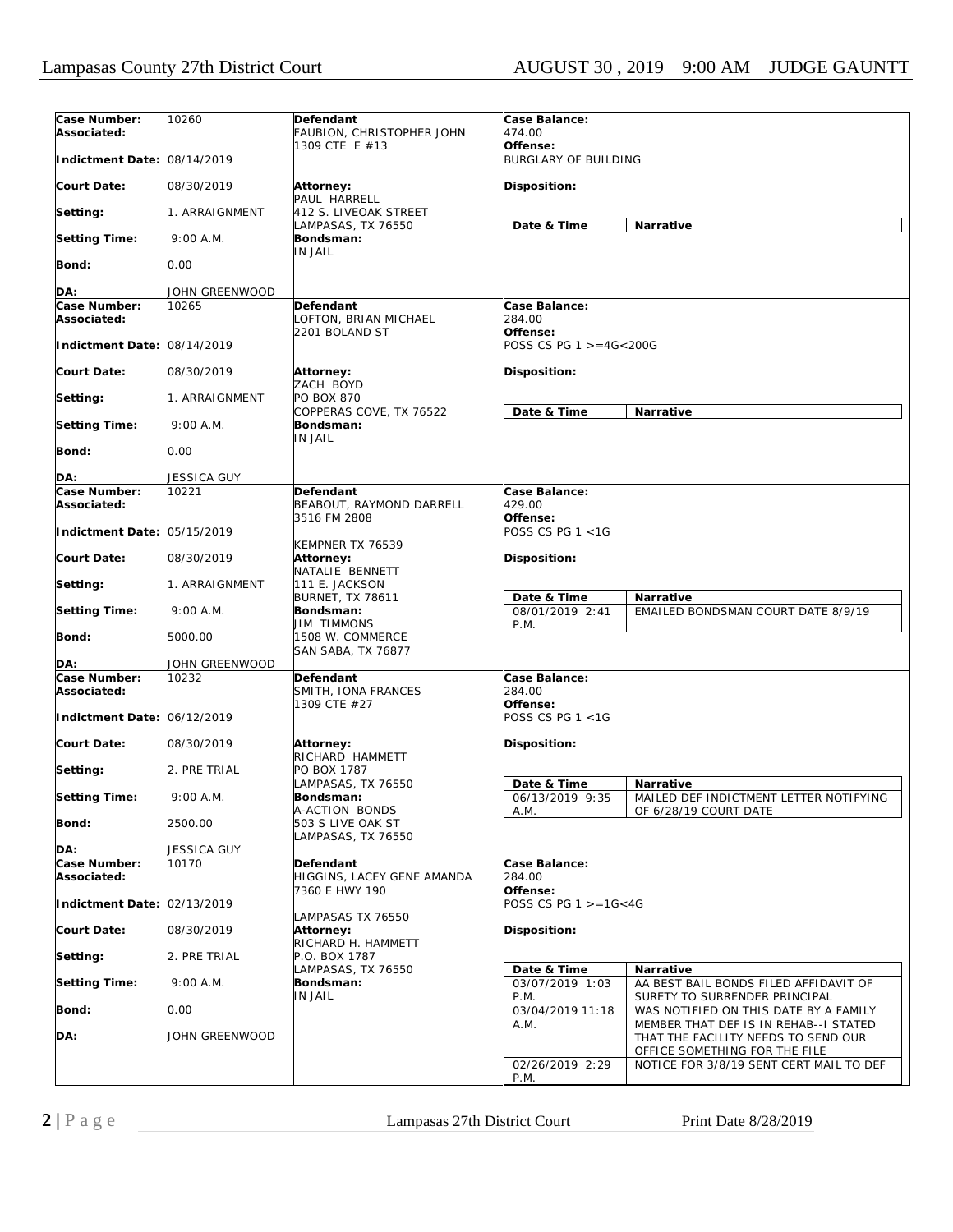| Case Number:<br>Associated: | 10175              | Defendant<br>SCHUBMEHL, CORY ANTHONY                    | Case Balance:<br>339.00             |                                                                 |
|-----------------------------|--------------------|---------------------------------------------------------|-------------------------------------|-----------------------------------------------------------------|
| Indictment Date: 03/13/2019 |                    | 180 TOM SAWYER<br><b>EVANT TX 76525</b>                 | Offense:<br>POSS CS PG 1 <1G        |                                                                 |
| <b>Court Date:</b>          | 08/30/2019         | Attorney:<br>NATALIE BENNETT                            | <b>Disposition:</b>                 |                                                                 |
| Setting:                    | 2. PRE TRIAL       | 111 E. JACKSON                                          |                                     |                                                                 |
| <b>Setting Time:</b>        | $9:00$ A.M.        | <b>BURNET, TX 78611</b><br>Bondsman:                    | Date & Time                         | Narrative                                                       |
| Bond:                       | 3000.00            |                                                         |                                     |                                                                 |
| DA:                         | JOHN GREENWOOD     |                                                         |                                     |                                                                 |
| Case Number:                | 10220              | <b>Defendant</b>                                        | Case Balance:                       |                                                                 |
| Associated:                 | 10259              | ORTEGA, DANDY MERAZ<br><b>72 SUEANN DRIVE</b>           | 284.00<br>Offense:                  |                                                                 |
| Indictment Date: 05/15/2019 |                    | LAMPASAS TX 76550                                       | POSS CS PG 1 <1G                    |                                                                 |
| <b>Court Date:</b>          | 08/30/2019         | Attorney:<br>ZACHARY J. MORRIS                          | Disposition:                        |                                                                 |
| Setting:                    | 2. PRE TRIAL       | 412 S. LIVEOAK STREET                                   |                                     |                                                                 |
| <b>Setting Time:</b>        | $9:00$ A.M.        | LAMPASAS, TX 76550<br>Bondsman:<br>PR BOND              | Date & Time                         | Narrative                                                       |
| Bond:                       | 0.00               |                                                         |                                     |                                                                 |
| DA:                         | <b>JESSICA GUY</b> |                                                         |                                     |                                                                 |
| Case Number:                | 10255              | Defendant                                               | Case Balance:                       |                                                                 |
| Associated:                 |                    | CRUZ, ROBERT REYNA                                      | 384.00                              |                                                                 |
| Indictment Date: 07/17/2019 |                    | 4203 TURNER                                             | Offense:                            | DRIVING WHILE INTOXICATED 3RD OR MORE                           |
| <b>Court Date:</b>          | 08/30/2019         | KILLEEN TX 76543<br>Attorney:<br>JIM HEWITT             | Disposition:                        |                                                                 |
| Setting:                    | 2. PRE TRIAL       | 208 E. CENTRAL, SUITE 100<br>BELTON, TX 76513           | Date & Time                         | Narrative                                                       |
| <b>Setting Time:</b>        | 9:00 A.M.          | Bondsman:<br>A-ACTION BONDS                             |                                     |                                                                 |
| Bond:                       | 3000.00            | 503 S LIVE OAK ST<br>LAMPASAS, TX 76550                 |                                     |                                                                 |
| DA:                         | JOHN GREENWOOD     |                                                         |                                     |                                                                 |
| Case Number:<br>Associated: | 10236              | Defendant<br>ROBERTS, CORY MICHAEL<br>11101 5TH ST      | Case Balance:<br>224.00<br>Offense: |                                                                 |
| Indictment Date: 06/12/2019 |                    | JONESTOWN TX 78645                                      |                                     | ASSAULT FAM/HOUSE MEM IMPEDE BREATH/CIRCULAT                    |
| <b>Court Date:</b>          | 08/30/2019         | Attorney:<br><b>BILL PRICE</b>                          | Disposition:                        |                                                                 |
| Setting:                    | 2. PRE TRIAL       | 408 SOUTH LIVE OAK<br>LAMPASAS, TX 76550                | Date & Time                         | <b>Narrative</b>                                                |
| <b>Setting Time:</b>        | 9:00 A.M.          | Bondsman:<br><b>FREEDOM BAIL BONDS</b>                  | 06/13/2019 12:05<br>P.M.            | MAILED DEF INDICTMENT LETTER NOTIFYING<br>OF 6/28/19 COURT DATE |
| Bond:                       | 25000.00           | 900 CONGRESS AVE SUITE M-150<br><b>AUSTIN, TX 78701</b> |                                     |                                                                 |
| DA:                         | JOHN GREENWOOD     |                                                         |                                     |                                                                 |
| Case Number:<br>Associated: | 10218              | Defendant<br>OLIVER, MELISSA ANN                        | Case Balance:<br>279.00             |                                                                 |
| Indictment Date: 05/15/2019 |                    | 120 PR 3120                                             | Offense:                            | MISAPP FIDUC/FINAN PROP >=\$2,500<\$30K - EDLDERLY              |
| <b>Court Date:</b>          | 08/30/2019         | AMPASAS TX 76550<br>Attorney:                           | Disposition:                        |                                                                 |
| Setting:                    | 2. PRE TRIAL       | RICHARD HAMMETT<br>PO BOX 1787                          |                                     |                                                                 |
| <b>Setting Time:</b>        | $9:00$ A.M.        | LAMPASAS, TX 76550<br>Bondsman:                         | Date & Time                         | Narrative                                                       |
| <b>Bond:</b>                | 2500.00            | IN JAIL                                                 |                                     |                                                                 |
| DA:                         | JOHN GREENWOOD     |                                                         |                                     |                                                                 |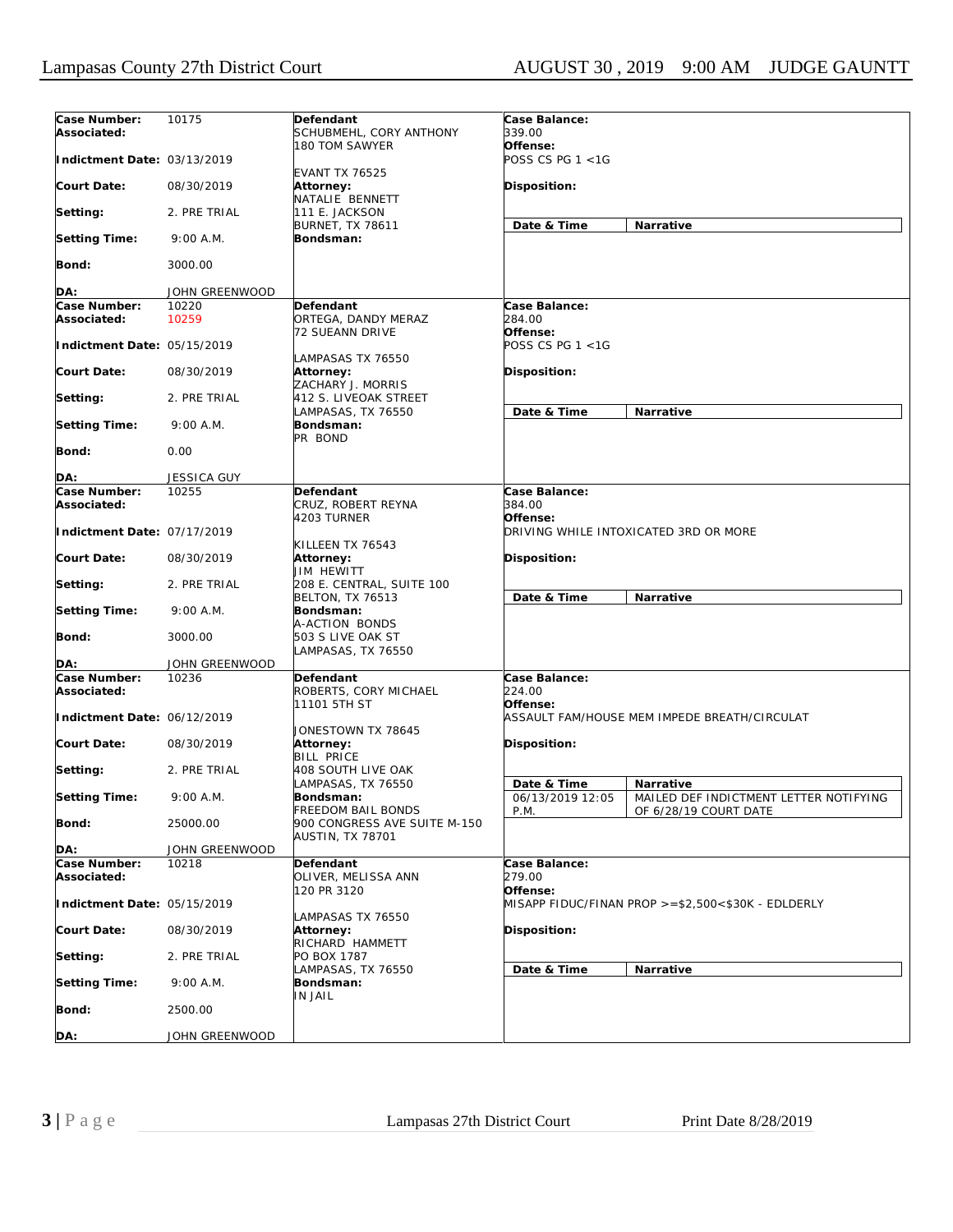| Case Number:<br>Associated: | 10245              | Defendant<br>CAMACHO, CHRISTOPHER CARL                 | Case Balance:<br>309.00                              |
|-----------------------------|--------------------|--------------------------------------------------------|------------------------------------------------------|
| Indictment Date: 07/12/2019 |                    | 1359 HOMESTEAD                                         | Offense:<br>ONLINE SOLICIT OF A MINOR SEXUAL CONDUCT |
| Court Date:                 | 08/30/2019         | KEMPNER TX 76539<br>Attorney:<br><b>EDDIE G. SHELL</b> | Disposition:                                         |
| Setting:                    | 2. PRE TRIAL       | 6000 NORTH HIGHWAY 281<br>MARBLE FALLS, TX 78654       | Date & Time<br>Narrative                             |
| <b>Setting Time:</b>        | $9:00$ A.M.        | Bondsman:<br><b>IN JAIL</b>                            |                                                      |
| Bond:                       | 100000.00          |                                                        |                                                      |
| DA:                         | JOHN GREENWOOD     |                                                        |                                                      |
| Case Number:                | 10239              | Defendant                                              | Case Balance:                                        |
| Associated:                 |                    | SANCHEZ, HENRY TORREZ                                  | 284.00                                               |
|                             |                    | 1708 E AVE F                                           | Offense:                                             |
| Indictment Date: 06/12/2019 |                    |                                                        | POSS CS PG 1 <1G                                     |
|                             |                    | LAMPASAS TX 76550                                      |                                                      |
| Court Date:                 | 08/30/2019         | Attorney:                                              | Disposition:                                         |
|                             |                    | <b>EDDIE G. SHELL</b>                                  |                                                      |
| Setting:                    | 2. PRE TRIAL       | 6000 NORTH HIGHWAY 281                                 |                                                      |
|                             |                    | MARBLE FALLS, TX 78654                                 | Date & Time<br>Narrative                             |
| <b>Setting Time:</b>        | $9:00$ A.M.        | Bondsman:                                              |                                                      |
|                             |                    | <b>JIM TIMMONS</b>                                     |                                                      |
| Bond:                       | 3000.00            | 1508 W. COMMERCE                                       |                                                      |
| DA:                         | JESSICA GUY        | <b>SAN SABA, TX 76877</b>                              |                                                      |
| Case Number:                | 10088              | Defendant                                              | Case Balance:                                        |
| Associated:                 |                    | WELLS, ALLEN BLAKE                                     | 474.00                                               |
|                             |                    | 3491 BROOK VALLEY DRIVE:                               | Offense:                                             |
| Indictment Date: 09/12/2018 |                    | BROWNWOOD TX 76857                                     | <b>SEXUAL ASSAULT</b>                                |
|                             |                    |                                                        |                                                      |
| Court Date:                 | 08/30/2019         | MAY TX 76857<br>Attorney:                              | Disposition:                                         |
| Setting:                    | 2. PRE TRIAL       | <b>TODD STEELE</b>                                     |                                                      |
|                             |                    | 309 N CENTER AVENUE -                                  | Date & Time<br>Narrative                             |
| <b>Setting Time:</b>        | $9:00$ A.M.        | tsteele@toddsteele.myfirm.pro                          |                                                      |
|                             |                    | BROWNWOOD, TX 76801                                    |                                                      |
| Bond:                       | 2500.00            | Bondsman:                                              |                                                      |
|                             |                    | A-ACTION BONDS                                         |                                                      |
| DA:                         | <b>JESSICA GUY</b> | 503 S LIVE OAK ST                                      |                                                      |
|                             |                    | .AMPASAS, TX 76550                                     |                                                      |
| Case Number:                | 10247              | Defendant                                              | Case Balance:                                        |
| Associated:                 |                    | TOWER, HOLDEN BLAKE                                    | 474.00                                               |
|                             |                    | <b>20 CASTLEBERRY</b>                                  | Offense:                                             |
| Indictment Date: 07/17/2019 |                    | LAMPASAS TX 76550                                      | <b>SEXUAL ASSAULT</b>                                |
| <b>Court Date:</b>          | 08/30/2019         | Attorney:                                              | Disposition:                                         |
|                             |                    | ZACHARY J. MORRIS                                      |                                                      |
| Setting:                    | 2. PRE TRIAL       | 412 S. LIVEOAK STREET                                  |                                                      |
|                             |                    | LAMPASAS, TX 76550                                     | Date & Time<br>Narrative                             |
| <b>Setting Time:</b>        | 9:00 A.M.          | Bondsman:                                              |                                                      |
|                             |                    | A-ACTION BONDS                                         |                                                      |
| <b>Bond:</b>                | 1500.00            | 503 S LIVE OAK ST                                      |                                                      |
|                             |                    | LAMPASAS, TX 76550                                     |                                                      |
| DA:                         | JESSICA GUY        |                                                        |                                                      |
| Case Number:<br>Associated: | 10208              | Defendant<br>SICKLES, JOHN WALTER                      | Case Balance:<br>674.00                              |
| Indictment Date: 05/15/2019 |                    | 439 CR 4953                                            | Offense:<br>AGG SEXUAL ASSAULT CHILD                 |
|                             |                    |                                                        |                                                      |
| <b>Court Date:</b>          | 08/30/2019         | Attorney:                                              | Disposition:                                         |
|                             |                    | MATT GROVE                                             |                                                      |
| Setting:                    | 2. PRE TRIAL       | 407 W UNIVERSITY AVE NO. 5                             |                                                      |
|                             |                    | GEORGETOWN, TX 78626                                   | Date & Time<br>Narrative                             |
| <b>Setting Time:</b>        | 9:00 A.M.          | Bondsman:                                              |                                                      |
|                             |                    | IN JAIL                                                |                                                      |
| Bond:                       | 0.00               |                                                        |                                                      |
|                             |                    |                                                        |                                                      |
| DA:                         | JOHN GREENWOOD     |                                                        |                                                      |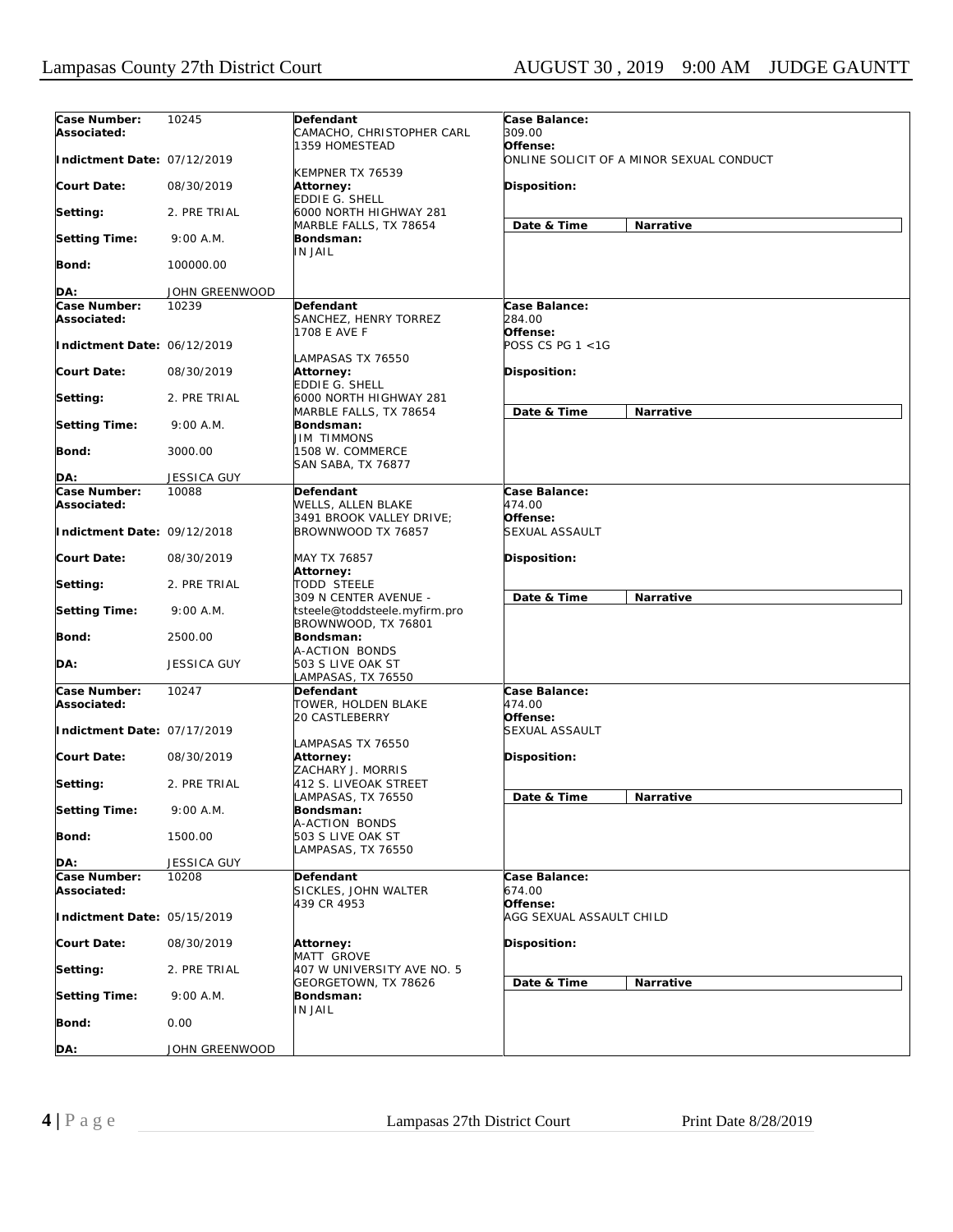| Case Number:<br>Associated: | 10209          | Defendant<br>SICKLES, JOHN WALTER                        | Case Balance:<br>574.00                                                                    |
|-----------------------------|----------------|----------------------------------------------------------|--------------------------------------------------------------------------------------------|
| Indictment Date: 05/15/2019 |                | 439 CR 4953                                              | Offense:<br><b>INDECENCY W/A CHILD EXPOSES</b>                                             |
| <b>Court Date:</b>          | 08/30/2019     | Attorney:<br>MATT GROVE                                  | Disposition:                                                                               |
| Setting:                    | 2. PRE TRIAL   | 407 W UNIVERSITY AVE NO. 5<br>GEORGETOWN, TX 78626       | Date & Time<br>Narrative                                                                   |
| <b>Setting Time:</b>        | $9:00$ A.M.    | Bondsman:<br><b>IN JAIL</b>                              |                                                                                            |
| <b>Bond:</b>                | 0.00           |                                                          |                                                                                            |
| DA:                         | JOHN GREENWOOD |                                                          |                                                                                            |
| Case Number:                | 10187          | Defendant                                                | Case Balance:                                                                              |
| Associated:                 |                | SICKLES, JOHN WALTER<br>439 CR 4953                      | 284.00<br>Offense:                                                                         |
| Indictment Date: 04/10/2019 |                |                                                          | POSS CS PG 1 >=4G<200G                                                                     |
| <b>Court Date:</b>          | 08/30/2019     | Attorney:<br>MATT GROVE                                  | Disposition:                                                                               |
| Setting:                    | 2. PRE TRIAL   | 407 W UNIVERSITY AVE NO. 5<br>GEORGETOWN, TX 78626       | Date & Time<br>Narrative                                                                   |
| <b>Setting Time:</b>        | $9:00$ A.M.    | Bondsman:<br><b>IN JAIL</b>                              |                                                                                            |
| <b>Bond:</b>                | 0.00           |                                                          |                                                                                            |
| DA:                         | JOHN GREENWOOD |                                                          |                                                                                            |
| Case Number:                | 10226          | Defendant                                                | Case Balance:                                                                              |
| Associated:                 |                | MILES, JAMES EARL                                        | 224.00                                                                                     |
| Indictment Date: 06/12/2019 |                | 330 APACHE STREET                                        | Offense:<br>ASSAULT FAMILY/HOUSEHOLD MEMBER W/PREV CONV                                    |
| <b>Court Date:</b>          | 08/30/2019     | KEMPNER TX 76539<br>Attorney:<br>NATALIE W BENNETT       | Disposition:                                                                               |
| Setting:                    | 2. PRE TRIAL   | 111 E. JACKSON<br><b>BURNET, TX 78611</b>                | Date & Time<br>Narrative                                                                   |
| <b>Setting Time:</b>        | $9:00$ A.M.    | Bondsman:<br>IN JAIL                                     |                                                                                            |
| Bond:                       | 0.00           |                                                          |                                                                                            |
| DA:                         | JOHN GREENWOOD |                                                          |                                                                                            |
| Case Number:<br>Associated: | 10241          | Defendant<br>SANCHEZ, CHRISTOPHER JOHN<br>305 BARNES ST. | Case Balance:<br>224.00<br>Offense:                                                        |
| Indictment Date: 06/12/2019 |                | LAMPASAS TX 76550                                        | <b>EVADING ARREST DET W/VEH</b>                                                            |
| <b>Court Date:</b>          | 08/30/2019     | Attorney:<br>ROBERT O. HARRIS                            | Disposition:                                                                               |
| Setting:                    | 2. PRE TRIAL   | 404 NORTH MAIN<br><b>BELTON, TX 76513</b>                | Date & Time<br>Narrative                                                                   |
| <b>Setting Time:</b>        | $9:00$ A.M.    | Bondsman:<br>A-ACTION BONDS                              | 06/13/2019 3:08<br>MAILED DEF INDICTMENT LETTER NOTIFYING<br>P.M.<br>OF 6/28/19 COURT DATE |
| <b>Bond:</b>                | 1000.00        | 503 S LIVE OAK ST<br>LAMPASAS, TX 76550                  |                                                                                            |
| DA:                         | JOHN GREENWOOD |                                                          |                                                                                            |
| Case Number:<br>Associated: | 9627           | Defendant<br>JOHNSON, AMBER NICHOLE                      | Case Balance:<br>374.00                                                                    |
| Indictment Date: 08/17/2016 |                | 207 S WILLIS                                             | Offense:<br>POSS CS PG 1 <1G                                                               |
| <b>Court Date:</b>          | 08/30/2019     | Attorney:<br>NATALIE W BENNETT                           | Disposition:                                                                               |
| Setting:                    | 3. PLEA        | 111 E. JACKSON                                           |                                                                                            |
| <b>Setting Time:</b>        | 9:00 A.M.      | <b>BURNET, TX 78611</b><br>Bondsman:                     | Date & Time<br>Narrative                                                                   |
| Bond:                       | 30000.00       | <b>ACE BAIL BONDS</b><br>7850 CR 252                     |                                                                                            |
| DA:                         | JOHN GREENWOOD | BERTRAM, TX 78605                                        |                                                                                            |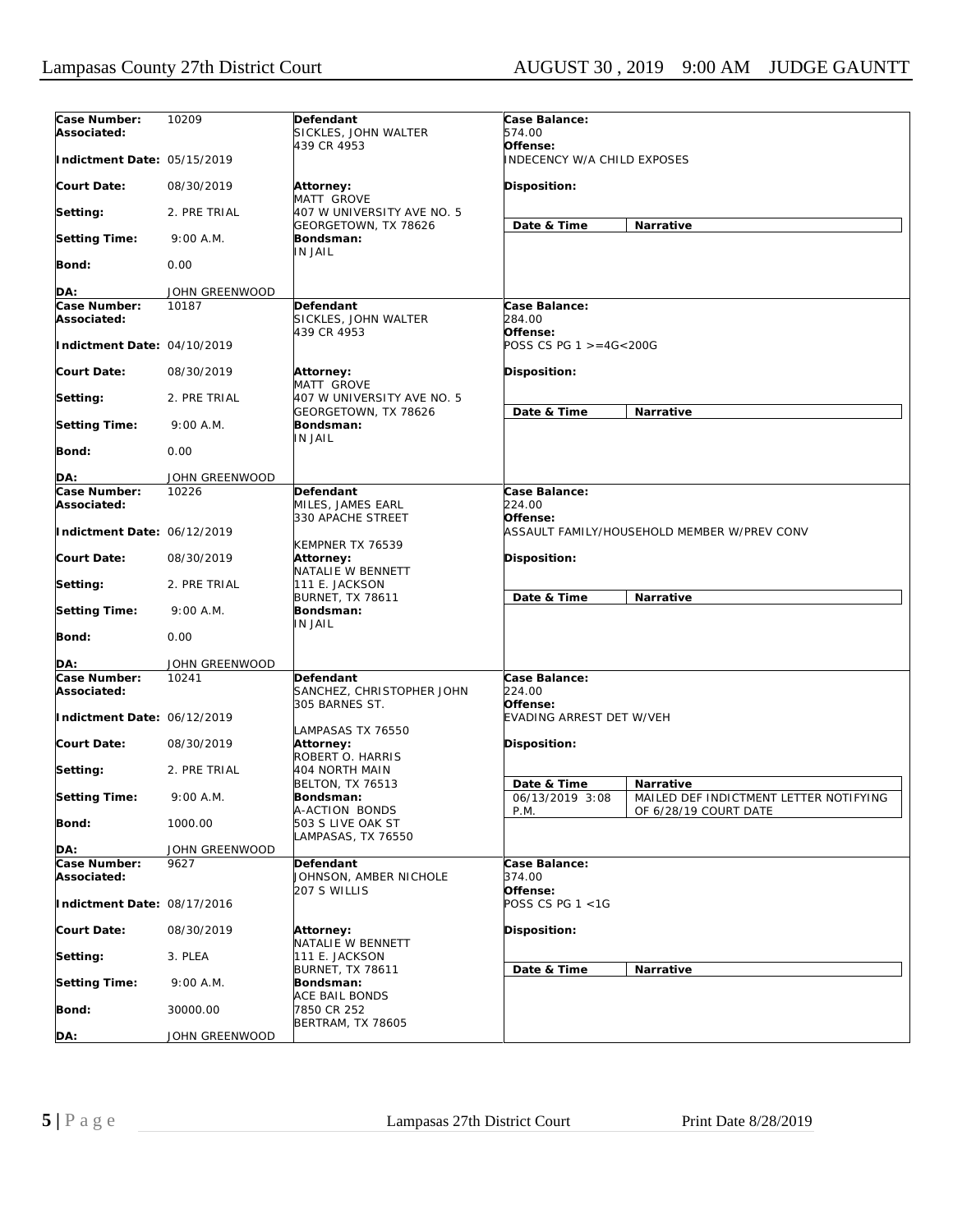| Case Number:<br>Associated: | 10213          | Defendant<br>LANCASTER, MARK EVAN                         | Case Balance:<br>284.00                |                                                                               |
|-----------------------------|----------------|-----------------------------------------------------------|----------------------------------------|-------------------------------------------------------------------------------|
| Indictment Date: 05/15/2019 |                | 408 E 5TH ST                                              | Offense:<br>POSS CS PG 1 <1G           |                                                                               |
| <b>Court Date:</b>          | 08/30/2019     | LAMPASAS TX 76550<br>Attorney:<br>NATALIE W BENNETT       | Disposition:                           |                                                                               |
| Setting:                    | 3. PLEA        | 111 E. JACKSON                                            |                                        |                                                                               |
| <b>Setting Time:</b>        | $9:00$ A.M.    | <b>BURNET, TX 78611</b><br>Bondsman:                      | Date & Time                            | Narrative                                                                     |
| <b>Bond:</b>                | 1500.00        | A-ACTION BONDS<br>503 S LIVE OAK ST<br>LAMPASAS, TX 76550 |                                        |                                                                               |
| DA:                         | JESSICA GUY    |                                                           |                                        |                                                                               |
| Case Number:                | 9461           | <b>Defendant</b>                                          | Case Balance:                          |                                                                               |
| Associated:                 |                | LEWIS, SCOTT ANTHONY<br>805 HOOVER                        | 289.00<br>Offense:                     |                                                                               |
| Indictment Date: 11/25/2015 |                |                                                           | <b>ARSON</b>                           |                                                                               |
| Court Date:                 | 08/30/2019     | Attorney:<br><b>EDDIE G. SHELL</b>                        | Disposition:                           |                                                                               |
| Setting:                    | 3. PLEA        | 6000 NORTH HIGHWAY 281<br>MARBLE FALLS, TX 78654          | Date & Time                            | <b>Narrative</b>                                                              |
| <b>Setting Time:</b>        | $9:00$ A.M.    | Bondsman:<br>EDDIE SHELL                                  |                                        |                                                                               |
| <b>Bond:</b>                | 0.00           | 6000 N HWY 281<br>GRANITE SHOALS, TX 78654                |                                        |                                                                               |
| DA:                         | JOHN GREENWOOD |                                                           |                                        |                                                                               |
| Case Number:                | 10114          | <b>Defendant</b>                                          | Case Balance:                          |                                                                               |
| Associated:                 |                | ZIRKLE, BRANDON SCOTT                                     | 344.00                                 |                                                                               |
| Indictment Date: 10/17/2018 |                | <b>202 SUNNY DRIVE</b>                                    | Offense:<br>THEFT OF FIREARM           |                                                                               |
| <b>Court Date:</b>          | 08/30/2019     | LEANDER TX 78641<br>Attorney:<br>ZACH BOYD                | Disposition:                           |                                                                               |
| Setting:                    | 3. PLEA        | PO BOX 870<br>COPPERAS COVE, TX 76522                     | Date & Time                            | Narrative                                                                     |
| <b>Setting Time:</b>        | $9:00$ A.M.    | Bondsman:                                                 | 12/05/2018 2:49<br>P.M.                | JUST RECEIVED BOND---EMAILED BONDSMAN<br>NOTIFYING THEM OF 12/7/18 COURT DATE |
| Bond:                       | 0.00           |                                                           |                                        |                                                                               |
| DA:                         | JESSICA GUY    |                                                           |                                        |                                                                               |
| Case Number:<br>Associated: | 10199          | Defendant<br>LEWIS, SCOTT ANTHONY<br>805 HOOVER           | Case Balance:<br>224.00<br>Offense:    |                                                                               |
| Indictment Date: 04/11/2019 |                | LAMPASAS TX 76550                                         | CONTINUOUS VIOLENCE AGAINST THE FAMILY |                                                                               |
| <b>Court Date:</b>          | 08/30/2019     | Attorney:<br>EDDIE G. SHELL                               | Disposition:                           |                                                                               |
| Setting:                    | 3. PLEA        | 6000 NORTH HIGHWAY 281<br>MARBLE FALLS, TX 78654          | Date & Time                            | Narrative                                                                     |
| <b>Setting Time:</b>        | $9:00$ A.M.    | Bondsman:<br><b>BOND BAIL BONDS</b>                       |                                        |                                                                               |
| <b>Bond:</b>                | 12500.00       | PO BOX 532<br>COMANCHE, TX 76442                          |                                        |                                                                               |
| DA:                         | JOHN GREENWOOD |                                                           |                                        |                                                                               |
| Case Number:<br>Associated: | 10190          | Defendant<br>RODRIGUEZ, SAUL                              | Case Balance:<br>339.00                |                                                                               |
| Indictment Date: 04/10/2019 |                | 1902 SAND STONE DRIVE                                     | Offense:<br>POSS CS PG 1 >=4G<200G     |                                                                               |
| <b>Court Date:</b>          | 08/30/2019     | KILLEEN TX 76543<br>Attorney:<br>ZACH BOYD                | Disposition:                           |                                                                               |
| Setting:                    | 3. PLEA        | PO BOX 870                                                |                                        |                                                                               |
| <b>Setting Time:</b>        | 9:00 A.M.      | COPPERAS COVE, TX 76522<br>Bondsman:                      | Date & Time                            | Narrative                                                                     |
| Bond:                       | 0.00           | <b>IN JAIL</b>                                            |                                        |                                                                               |
| DA:                         | JOHN GREENWOOD |                                                           |                                        |                                                                               |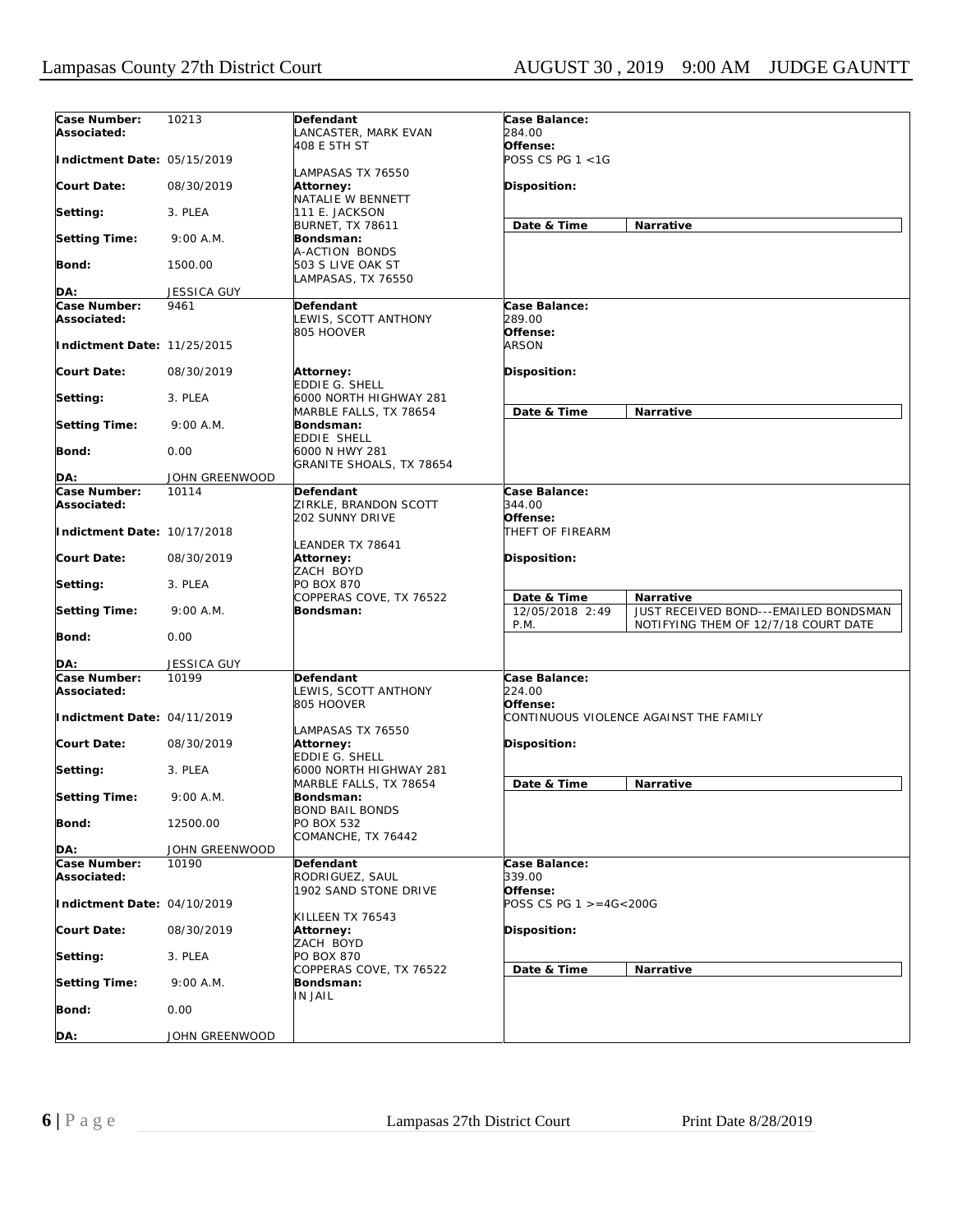| Case Number:<br>Associated: | 8926                           | Defendant<br>RODRIGUEZ, SAUL                                 | Case Balance:<br>455.00                         |                                                                                        |
|-----------------------------|--------------------------------|--------------------------------------------------------------|-------------------------------------------------|----------------------------------------------------------------------------------------|
|                             |                                | 1902 SAND STONE DRIVE                                        | Offense:                                        |                                                                                        |
| Indictment Date: 09/12/2012 |                                |                                                              | AGG ASSLT W/DEADLY WEAPON                       |                                                                                        |
| <b>Court Date:</b>          | 08/30/2019                     | Attorney:<br>ZACH BOYD                                       | <b>Disposition:</b>                             |                                                                                        |
| Setting:                    | 3. PLEA                        | PO BOX 870<br>COPPERAS COVE, TX 76522                        | Date & Time                                     | <b>Narrative</b>                                                                       |
| <b>Setting Time:</b>        | $9:00$ A.M.                    | Bondsman:<br>IN JAIL                                         | 01/05/2015 10:35<br>A.M.                        | BOND SET AT \$50,000.00                                                                |
| Bond:                       | 10000.00                       |                                                              | 01/05/2015 12:54<br>P.M.                        | FINANCIAL APPROVED RICHARD HAMMETT<br>APPOINTED ON THIS DATE MAILED COPIES             |
| DA:                         | JOHN GREENWOOD                 |                                                              |                                                 | FROM FILE ALONG WITH COURT SETTING.                                                    |
| Case Number:<br>Associated: | 10183                          | Defendant<br>RAINWATER, KOAL WAYNE                           | Case Balance:<br>224.00                         |                                                                                        |
| Indictment Date: 04/10/2019 |                                | 609 N. RIDGE STREET                                          | Offense:                                        | TAMPER/FABRICATE PHYS EVID W/INTENT TO IMPAIR                                          |
| <b>Court Date:</b>          | 08/30/2019                     | LAMPASAS TX 76550<br>Attorney:                               | <b>Disposition:</b>                             |                                                                                        |
| Setting:                    | 5. PUNISHMENT                  | EDDIE G. SHELL<br>6000 NORTH HIGHWAY 281                     |                                                 |                                                                                        |
| <b>Setting Time:</b>        | $9:00$ A.M.                    | MARBLE FALLS, TX 78654<br>Bondsman:<br>EDDIE SHELL           | Date & Time                                     | Narrative                                                                              |
| Bond:                       | 5000.00                        | 6000 N HWY 281<br>GRANITE SHOALS, TX 78654                   |                                                 |                                                                                        |
| DA:                         | JOHN GREENWOOD                 |                                                              |                                                 |                                                                                        |
| Case Number:<br>Associated: | 9928                           | Defendant<br>CAMPBELL, JESSICA ROBIN                         | Case Balance:<br>449.00                         |                                                                                        |
| Indictment Date: 11/15/2017 |                                | 501 S BROAD #19<br>LAMPASAS TX 76550                         | Offense:<br>POSS CS PG 1 <1G                    |                                                                                        |
| <b>Court Date:</b>          | 08/30/2019                     | Attorney:<br>KURT GLASS                                      | <b>Disposition:</b>                             |                                                                                        |
| Setting:                    | ADJUDICATION                   | MAILING ADDRESS: 2608 N. MAIN                                |                                                 |                                                                                        |
| <b>Setting Time:</b>        | ANNOUNCEMENT                   | ST. SUITE B-135<br><b>BELTON, TX 76513</b>                   | Date & Time                                     | Narrative                                                                              |
| Bond:                       | $9:00$ A.M.                    | Bondsman:<br><b>BOND BAIL BONDS</b>                          |                                                 |                                                                                        |
|                             | 5000.00                        | PO BOX 532                                                   |                                                 |                                                                                        |
| DA:                         | JOHN GREENWOOD                 | COMANCHE, TX 76442                                           |                                                 |                                                                                        |
| Case Number:                | 8530                           | Defendant                                                    | Case Balance:                                   |                                                                                        |
| Associated:                 |                                | GILLEY, JEFFERY CORBIN<br>116 ARAPAHO TRAIL                  | 175.00<br>Offense:                              |                                                                                        |
| Indictment Date: 04/21/2010 |                                | MEBANK, TX                                                   | SEXUAL ASSLT CHILD                              |                                                                                        |
| <b>Court Date:</b>          | 08/30/2019                     | Attorney:<br><b>EDDIE G. SHELL</b>                           | Disposition:<br>PLACED ON DEFERRED ADJUDICATION |                                                                                        |
| Setting:                    | ADJUDICATION<br><b>HEARING</b> | 6000 NORTH HIGHWAY 281<br>MARBLE FALLS, TX 78654             | Date & Time                                     | Narrative                                                                              |
| <b>Setting Time:</b>        | $9:00$ A.M.                    | Bondsman:<br>IN JAIL                                         | 11/17/2011 10:32<br>A.M.                        | so said that no appt atty is needed so<br>christopher from jail called and said he had |
| Bond:                       | 10000.00                       |                                                              | 10/28/2011 2:44                                 | atty TJ Roberts<br>MTA filed no bond w/out hearing                                     |
| DA:                         | <b>JOHN GREENWOOD</b>          |                                                              | P.M.<br>04/22/2010 6:12<br>P.M.                 |                                                                                        |
| Case Number:<br>Associated: | 10244                          | Defendant<br>DAVIS, SHAMIK L                                 | Case Balance:<br>224.00                         |                                                                                        |
| Indictment Date: 07/11/2019 |                                | 509 CR 4879                                                  | Offense:                                        | INJ CHILD/ELDERLY/DISABLED RECKLESS BI                                                 |
| <b>Court Date:</b>          | 08/30/2019                     | COPPERAS COVE TX 76522<br>Attorney:<br><b>EDDIE G. SHELL</b> | <b>Disposition:</b>                             |                                                                                        |
| Setting:                    | Competence Hearing             | 6000 NORTH HIGHWAY 281<br>MARBLE FALLS, TX 78654             | Date & Time                                     | Narrative                                                                              |
| <b>Setting Time:</b>        | $9:00$ A.M.                    | Bondsman:<br>IN JAIL                                         |                                                 |                                                                                        |
| Bond:                       | 0.00                           |                                                              |                                                 |                                                                                        |
| DA:                         | JOHN GREENWOOD                 |                                                              |                                                 |                                                                                        |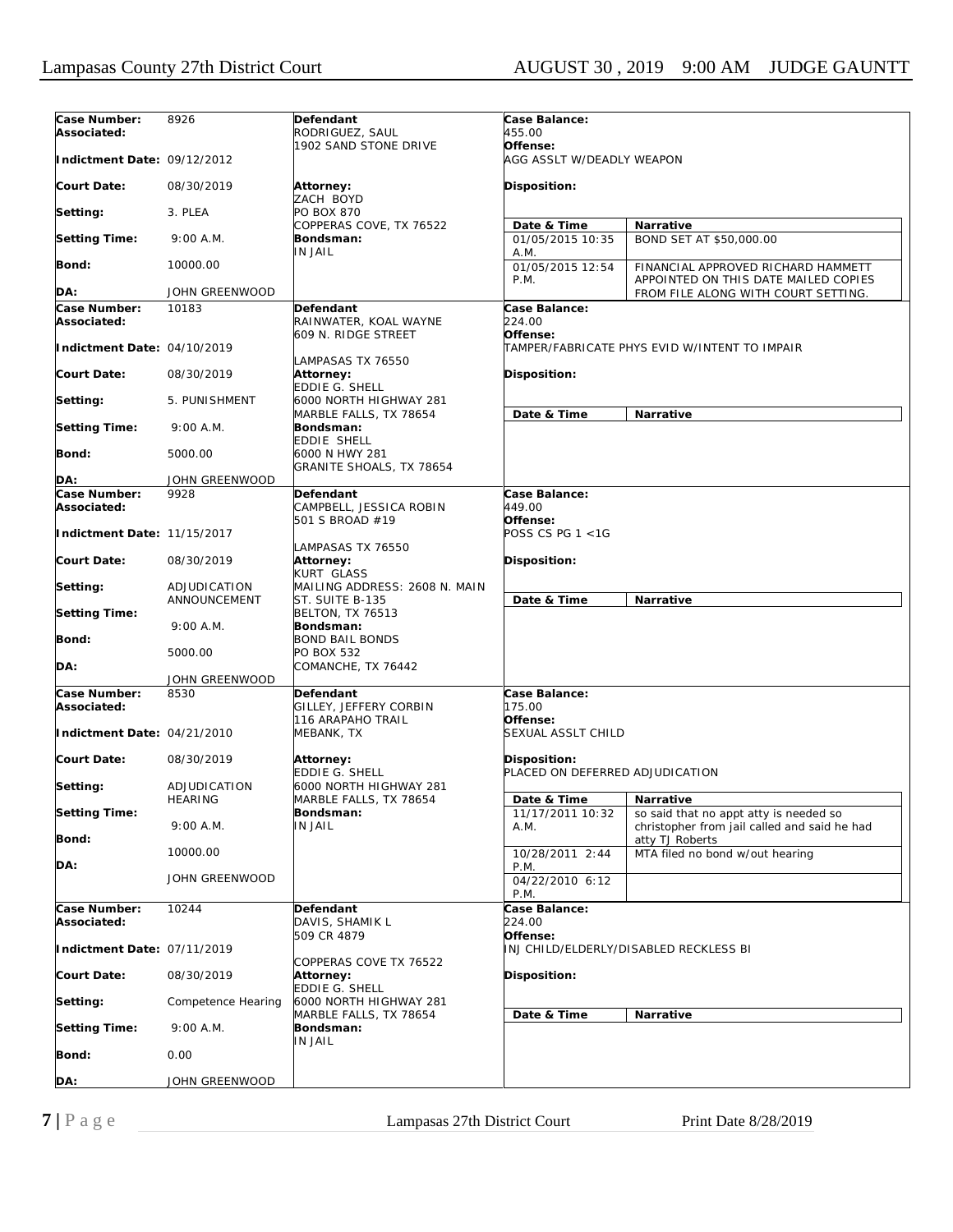| Case Number:<br>Associated:                | 10185          | Defendant<br>HEATH, JUSTIN CODY                              | Case Balance:<br>224.00                |                                                               |
|--------------------------------------------|----------------|--------------------------------------------------------------|----------------------------------------|---------------------------------------------------------------|
| Indictment Date: 04/10/2019                |                | 819 N RIDGE ST APT D                                         | Offense:<br>EVADING ARREST DET W/VEH   |                                                               |
| Court Date:                                | 08/30/2019     | LAMPASAS TX 76550<br>Attorney:                               | Disposition:                           |                                                               |
| Setting:                                   |                | ZACHARY J. MORRIS<br>COMPETENCE REVIEW 412 S. LIVEOAK STREET |                                        |                                                               |
| <b>Setting Time:</b>                       | $9:00$ A.M.    | LAMPASAS, TX 76550<br><b>Bondsman:</b>                       | Date & Time                            | Narrative                                                     |
| Bond:                                      | 10000.00       | A-ACTION BONDS<br>503 S LIVE OAK ST<br>LAMPASAS, TX 76550    |                                        |                                                               |
| DA:                                        | JOHN GREENWOOD |                                                              |                                        |                                                               |
| Case Number:                               | 9528           | Defendant                                                    | Case Balance:                          |                                                               |
| Associated:                                |                | WHITE, WILLIAM WESLEY                                        | 314.00                                 |                                                               |
| Indictment Date: 03/16/2016                |                | 2411 POST OAK AVENUE                                         | Offense:<br>THEFT OF FIREARM           |                                                               |
| Court Date:                                | 08/30/2019     | COPPERAS COVE TX 76522<br>Attorney:                          | Disposition:                           |                                                               |
| Setting:                                   | Review         | RICHARD H. HAMMETT<br>P.O. BOX 1787                          |                                        |                                                               |
| <b>Setting Time:</b>                       | 9:00 A.M.      | LAMPASAS, TX 76550<br><b>Bondsman:</b>                       | Date & Time<br>04/12/2016 2:00         | Narrative<br>MAILED 4/22/16 DOCKET TO ATTY                    |
|                                            |                | A-ACTION BONDS                                               | P.M.                                   |                                                               |
| Bond:                                      | 0.00           | 503 S LIVE OAK ST<br>LAMPASAS, TX 76550                      | 03/18/2016 2:51<br>P.M.                | MAILED 4/1/16 DOCKET TO ATTY                                  |
| DA:                                        | JOHN GREENWOOD |                                                              |                                        |                                                               |
| Case Number:                               | 9707           | Defendant                                                    | Case Balance:                          |                                                               |
| Associated:<br>Indictment Date: 01/18/2017 |                | HOWARD, KRISTIN NICOLE<br>1298 CR 3670                       | 185.00<br>Offense:<br>POSS CS PG 1 <1G |                                                               |
| <b>Court Date:</b>                         | 08/30/2019     | Attorney:                                                    | Disposition:                           |                                                               |
| Setting:                                   | SENTENCING     | <b>GREG SIMMONS</b><br>714 NORTH 4TH STREET                  |                                        |                                                               |
|                                            |                | KILLEEN, TX 76541                                            | Date & Time                            | Narrative                                                     |
| <b>Setting Time:</b>                       | $9:00$ A.M.    | Bondsman:<br>JIM TIMMONS                                     | 12/27/2018 9:39<br>A.M.                | GREG SIMMONS AND RICHARD HAMMETT<br>ATTYS OF RECORD           |
| Bond:                                      | 30000.00       | 1508 W. COMMERCE<br>SAN SABA, TX 76877                       |                                        |                                                               |
| DA:                                        | JESSICA GUY    |                                                              |                                        |                                                               |
| Case Number:<br>Associated:                | 9952           | Defendant<br>MILLER, AUSTIN DONNELL                          | Case Balance:<br>224.00                |                                                               |
| Indictment Date: 01/01/1900                |                | 455 LUTHERAN CHURCH ROAD                                     | Offense:                               | UNLAWFUL DISCLOSURE OR PROMOTION OF INTIMATE VISUA            |
| Court Date:                                | 08/30/2019     | COPPERAS COVE TX 76522<br>Attorney:                          | Disposition:                           |                                                               |
| Setting:                                   | STATUS HEARING | PAUL HARRELL<br>412 S. LIVEOAK STREET                        |                                        |                                                               |
| <b>Setting Time:</b>                       | $9:00$ A.M.    | LAMPASAS, TX 76550<br>Bondsman:<br><b>BOND BAIL BONDS</b>    | Date & Time                            | Narrative                                                     |
| Bond:                                      | 3000.00        | PO BOX 532<br>COMANCHE, TX 76442                             |                                        |                                                               |
| DA:                                        | JOHN GREENWOOD |                                                              |                                        |                                                               |
| Case Number:<br>Associated:                | 10098          | Defendant<br>PORTER, ZACHARY MICHAEL                         | Case Balance:<br>674.00                |                                                               |
| Indictment Date: 09/12/2018                |                | 7201 FM 2657                                                 | Offense:<br>AGG SEXUAL ASSAULT CHILD   |                                                               |
| <b>Court Date:</b>                         | 08/30/2019     | KEMPNER TX 76539<br>Attorney:                                | Disposition:                           |                                                               |
| Setting:                                   | STATUS HEARING | ZACH BOYD<br><b>PO BOX 870</b>                               |                                        |                                                               |
| <b>Setting Time:</b>                       | 9:00 A.M.      | COPPERAS COVE, TX 76522<br>Bondsman:                         | Date & Time<br>12/14/2018 10:46        | Narrative<br>PSYCHOLOGICAL ORDERED                            |
| <b>Bond:</b>                               | 0.00           | IN JAIL                                                      | A.M.<br>02/08/2019 10:49               | HAVE NOT RECEIVED MTN AND ORDER ZACH                          |
| DA:                                        | JOHN GREENWOOD |                                                              | A.M.                                   | TO PREPARE THOSE NEXT WEEK RESET TO<br>3/8/19                 |
|                                            |                |                                                              | 01/18/2019 10:48<br>A.M.               | DR. CARTER TO DO EXAM - ZACH BOYD TO<br>PREPARE MTN AND ORDER |
|                                            |                |                                                              | 01/11/2019 10:48<br>A.M.               | STATUS HEARING - WHICH DR TO DO EXAM                          |